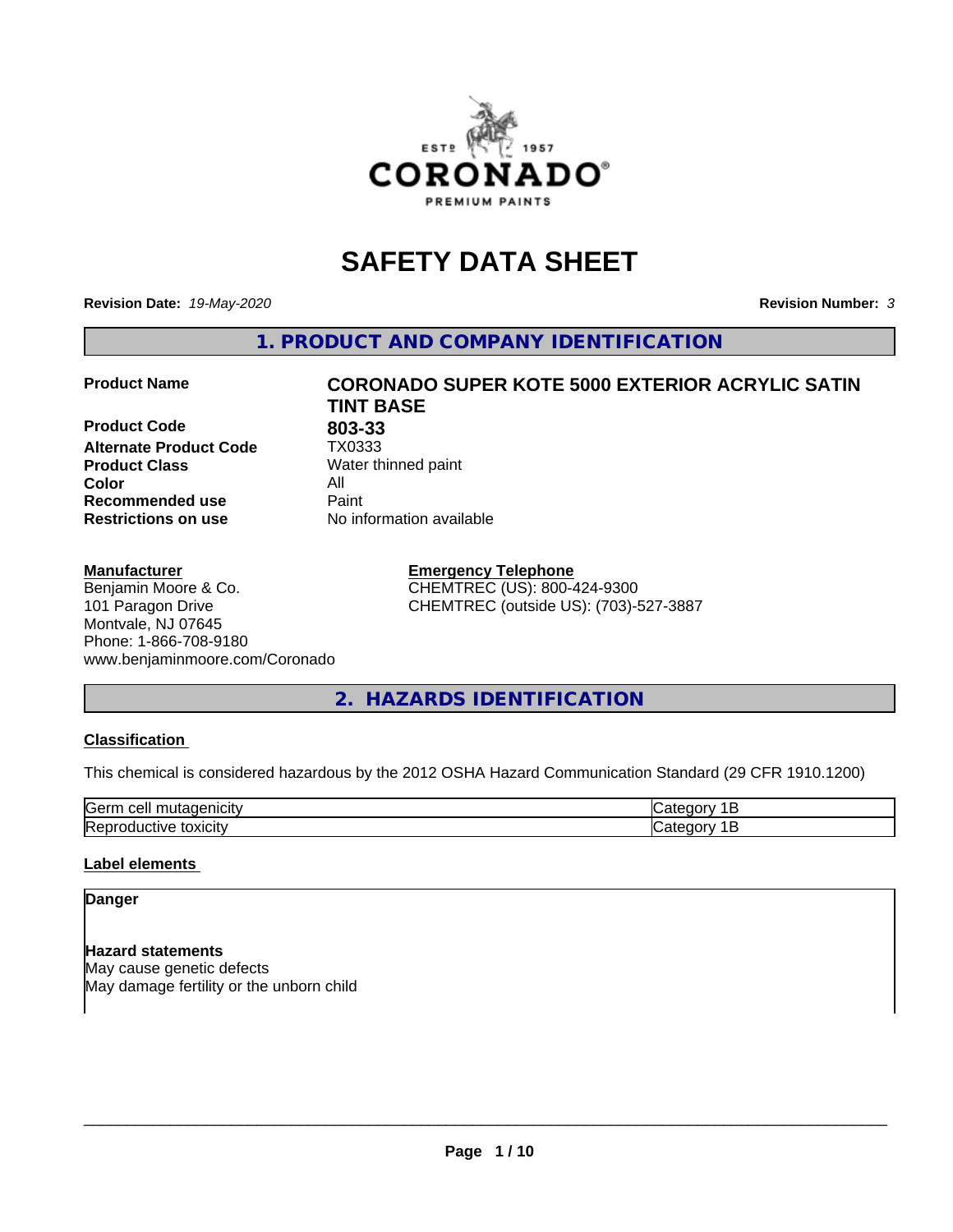

**Appearance** liquid **Odor in the original of the original of the original of the original of the original of the original of the original of the original of the original of the original of the original of the original of t** 

#### **Precautionary Statements - Prevention**

Obtain special instructions before use Do not handle until all safety precautions have been read and understood Use personal protective equipment as required

#### **Precautionary Statements - Response**

IF exposed or concerned: Get medical advice/attention

#### **Precautionary Statements - Storage**

Store locked up

#### **Precautionary Statements - Disposal**

Dispose of contents/container to an approved waste disposal plant

#### **Hazards not otherwise classified (HNOC)**

Not applicable

#### **Other information**

No information available

#### **3. COMPOSITION INFORMATION ON COMPONENTS**

\_\_\_\_\_\_\_\_\_\_\_\_\_\_\_\_\_\_\_\_\_\_\_\_\_\_\_\_\_\_\_\_\_\_\_\_\_\_\_\_\_\_\_\_\_\_\_\_\_\_\_\_\_\_\_\_\_\_\_\_\_\_\_\_\_\_\_\_\_\_\_\_\_\_\_\_\_\_\_\_\_\_\_\_\_\_\_\_\_\_\_\_\_

| <b>Chemical name</b>                                                         | CAS No.    | Weight-%    |
|------------------------------------------------------------------------------|------------|-------------|
| Titanium dioxide                                                             | 13463-67-7 | $10 - 15$   |
| Kaolin                                                                       | 1332-58-7  | $5 - 10$    |
| Nepheline syenite                                                            | 37244-96-5 | l - 5       |
| Zinc oxide                                                                   | 1314-13-2  | $-5$        |
| Propylene glycol                                                             | 57-55-6    | 1 - 5       |
| Propanoic acid, 2-methyl-, monoester with<br>2,2,4-trimethyl-1,3-pentanediol | 25265-77-4 | 1 - 5       |
| Sodium C14-C16 olefin sulfonate                                              | 68439-57-6 | $0.1 - 0.5$ |
| Carbamic acid, 1H-benzimidazol-2-yl-, methyl                                 | 10605-21-7 | $0.1 - 0.5$ |
| ester                                                                        |            |             |

|                       | 4. FIRST AID MEASURES                                                                              |
|-----------------------|----------------------------------------------------------------------------------------------------|
| <b>General Advice</b> | If symptoms persist, call a physician. Show this safety data sheet to the doctor in<br>attendance. |
| <b>Eye Contact</b>    | Rinse thoroughly with plenty of water for at least 15 minutes and consult a<br>physician.          |
|                       |                                                                                                    |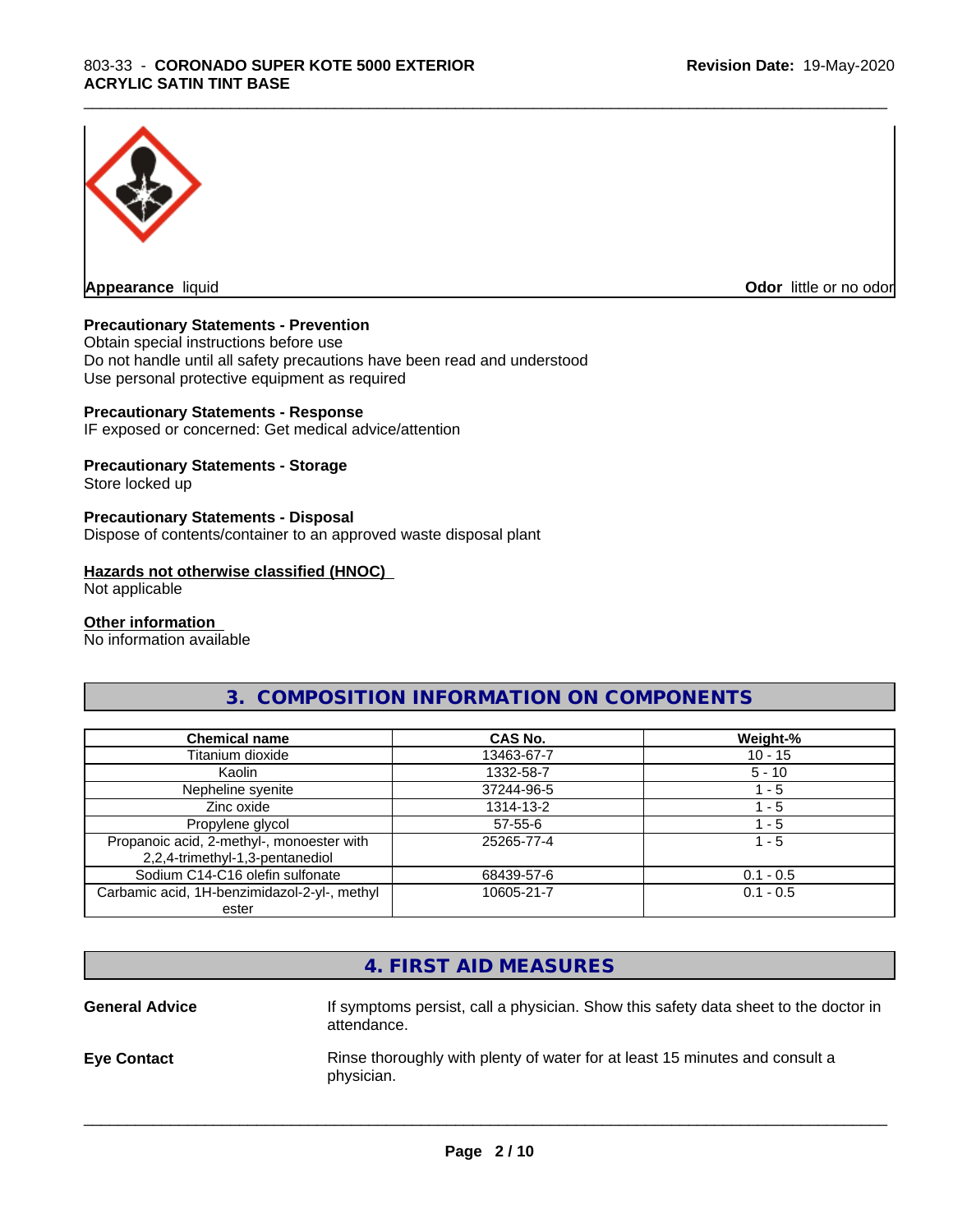| <b>Skin Contact</b>                              | Wash off immediately with soap and plenty of water while removing all<br>contaminated clothes and shoes. |
|--------------------------------------------------|----------------------------------------------------------------------------------------------------------|
| <b>Inhalation</b>                                | Move to fresh air. If symptoms persist, call a physician.                                                |
| Ingestion                                        | Clean mouth with water and afterwards drink plenty of water. Consult a physician<br>if necessary.        |
| <b>Most Important</b><br><b>Symptoms/Effects</b> | None known.                                                                                              |
| <b>Notes To Physician</b>                        | Treat symptomatically.                                                                                   |
|                                                  | 5. FIRE-FIGHTING MEASURES                                                                                |

| <b>Suitable Extinguishing Media</b>                                              | Use extinguishing measures that are appropriate to local<br>circumstances and the surrounding environment.                                   |  |  |
|----------------------------------------------------------------------------------|----------------------------------------------------------------------------------------------------------------------------------------------|--|--|
| Protective equipment and precautions for firefighters                            | As in any fire, wear self-contained breathing apparatus<br>pressure-demand, MSHA/NIOSH (approved or equivalent)<br>and full protective gear. |  |  |
| <b>Specific Hazards Arising From The Chemical</b>                                | Closed containers may rupture if exposed to fire or<br>extreme heat.                                                                         |  |  |
| <b>Sensitivity to mechanical impact</b>                                          | No                                                                                                                                           |  |  |
| Sensitivity to static discharge                                                  | No.                                                                                                                                          |  |  |
| <b>Flash Point Data</b><br>Flash point (°F)<br>Flash Point (°C)<br><b>Method</b> | Not applicable<br>Not applicable<br>Not applicable                                                                                           |  |  |
| <b>Flammability Limits In Air</b>                                                |                                                                                                                                              |  |  |
| Lower flammability limit:<br><b>Upper flammability limit:</b>                    | Not applicable<br>Not applicable                                                                                                             |  |  |
| Health: 2<br>Flammability: 0<br><b>NFPA</b>                                      | <b>Instability: 0</b><br><b>Special: Not Applicable</b>                                                                                      |  |  |
| <b>NFPA Legend</b><br>0 - Not Hazardous<br>1 - Slightly                          |                                                                                                                                              |  |  |

- 
- 2 Moderate
- 3 High
- 4 Severe

*The ratings assigned are only suggested ratings, the contractor/employer has ultimate responsibilities for NFPA ratings where this system is used.*

*Additional information regarding the NFPA rating system is available from the National Fire Protection Agency (NFPA) at www.nfpa.org.*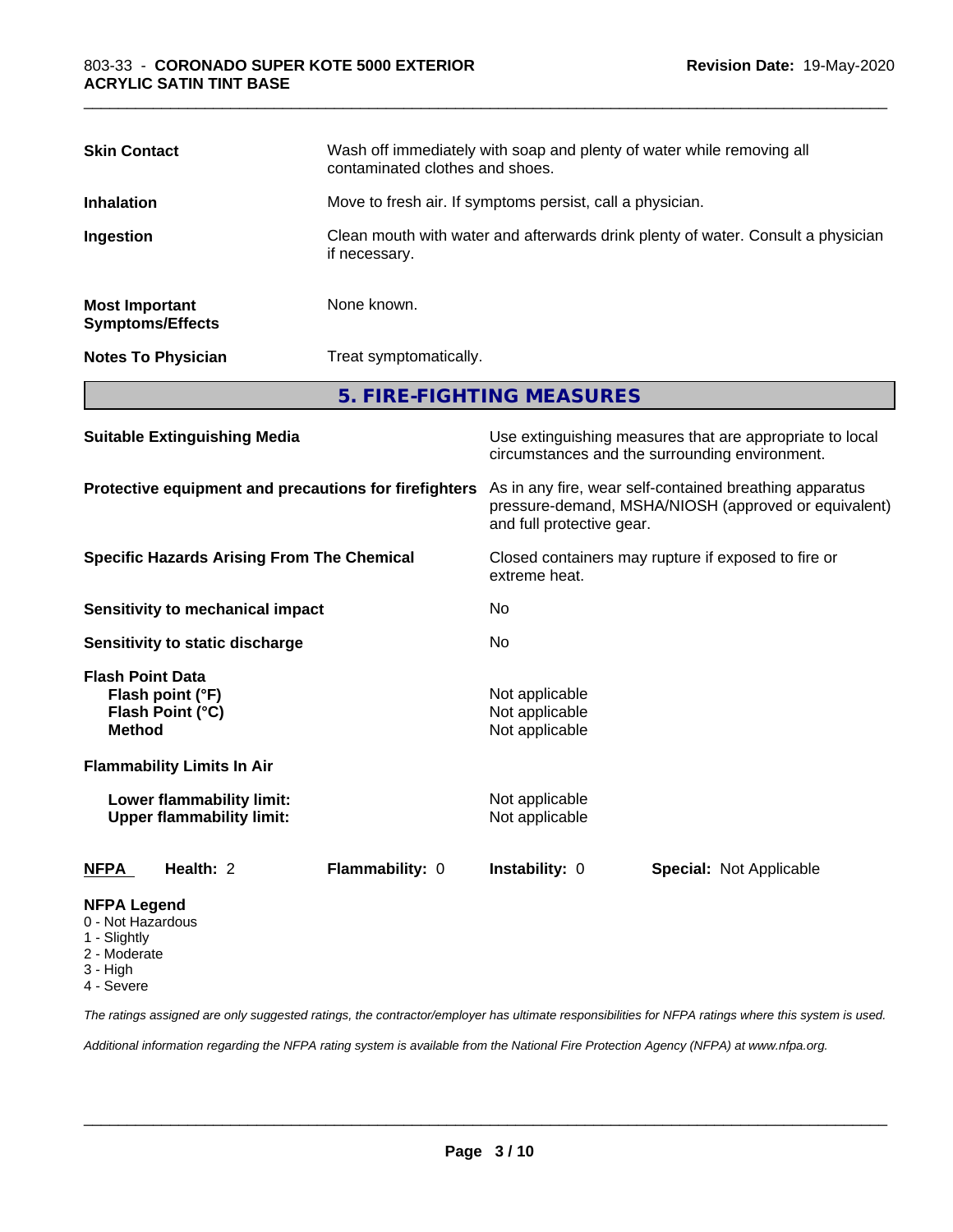|                                  | 6. ACCIDENTAL RELEASE MEASURES                                                                                                                                                   |  |  |
|----------------------------------|----------------------------------------------------------------------------------------------------------------------------------------------------------------------------------|--|--|
| <b>Personal Precautions</b>      | Avoid contact with skin, eyes and clothing. Ensure adequate ventilation.                                                                                                         |  |  |
| <b>Other Information</b>         | Prevent further leakage or spillage if safe to do so.                                                                                                                            |  |  |
| <b>Environmental precautions</b> | See Section 12 for additional Ecological Information.                                                                                                                            |  |  |
| <b>Methods for Cleaning Up</b>   | Soak up with inert absorbent material. Sweep up and shovel into suitable<br>containers for disposal.                                                                             |  |  |
|                                  | 7. HANDLING AND STORAGE                                                                                                                                                          |  |  |
| <b>Handling</b>                  | Avoid contact with skin, eyes and clothing. Avoid breathing vapors, spray mists or<br>sanding dust. In case of insufficient ventilation, wear suitable respiratory<br>equipment. |  |  |
| <b>Storage</b>                   | Keep container tightly closed. Keep out of the reach of children.                                                                                                                |  |  |
| <b>Incompatible Materials</b>    | No information available                                                                                                                                                         |  |  |

#### **Exposure Limits**

| <b>Chemical name</b> | <b>ACGIH TLV</b>                                  | <b>OSHA PEL</b>            |
|----------------------|---------------------------------------------------|----------------------------|
| Titanium dioxide     | TWA: $10 \text{ mg/m}^3$                          | $15 \text{ mg/m}^3$ - TWA  |
| Kaolin               | TWA: $2 \text{ mg/m}^3$ particulate matter        | 15 mg/m <sup>3</sup> - TWA |
|                      | containing no asbestos and <1%                    | $5 \text{ mg/m}^3$ - TWA   |
|                      | crystalline silica, respirable particulate        |                            |
|                      | matter                                            |                            |
| Zinc oxide           | STEL: 10 mg/m <sup>3</sup> respirable particulate | $5 \text{ mg/m}^3$ - TWA   |
|                      | matter                                            | 15 mg/m <sup>3</sup> - TWA |
|                      | TWA: 2 mg/m <sup>3</sup> respirable particulate   |                            |
|                      | matter                                            |                            |

**8. EXPOSURE CONTROLS/PERSONAL PROTECTION**

#### **Legend**

ACGIH - American Conference of Governmental Industrial Hygienists Exposure Limits OSHA - Occupational Safety & Health Administration Exposure Limits N/E - Not Established

**Engineering Measures** Ensure adequate ventilation, especially in confined areas.

### **Personal Protective Equipment**

| <b>Eye/Face Protection</b><br><b>Skin Protection</b><br><b>Respiratory Protection</b> | Safety glasses with side-shields.<br>Protective gloves and impervious clothing.<br>Use only with adequate ventilation. In operations where exposure limits are<br>exceeded, use a NIOSH approved respirator that has been selected by a<br>technically qualified person for the specific work conditions. When spraying the<br>product or applying in confined areas, wear a NIOSH approved respirator |
|---------------------------------------------------------------------------------------|--------------------------------------------------------------------------------------------------------------------------------------------------------------------------------------------------------------------------------------------------------------------------------------------------------------------------------------------------------------------------------------------------------|
| <b>Hygiene Measures</b>                                                               | specified for paint spray or organic vapors.<br>Avoid contact with skin, eyes and clothing. Remove and wash contaminated                                                                                                                                                                                                                                                                               |
|                                                                                       |                                                                                                                                                                                                                                                                                                                                                                                                        |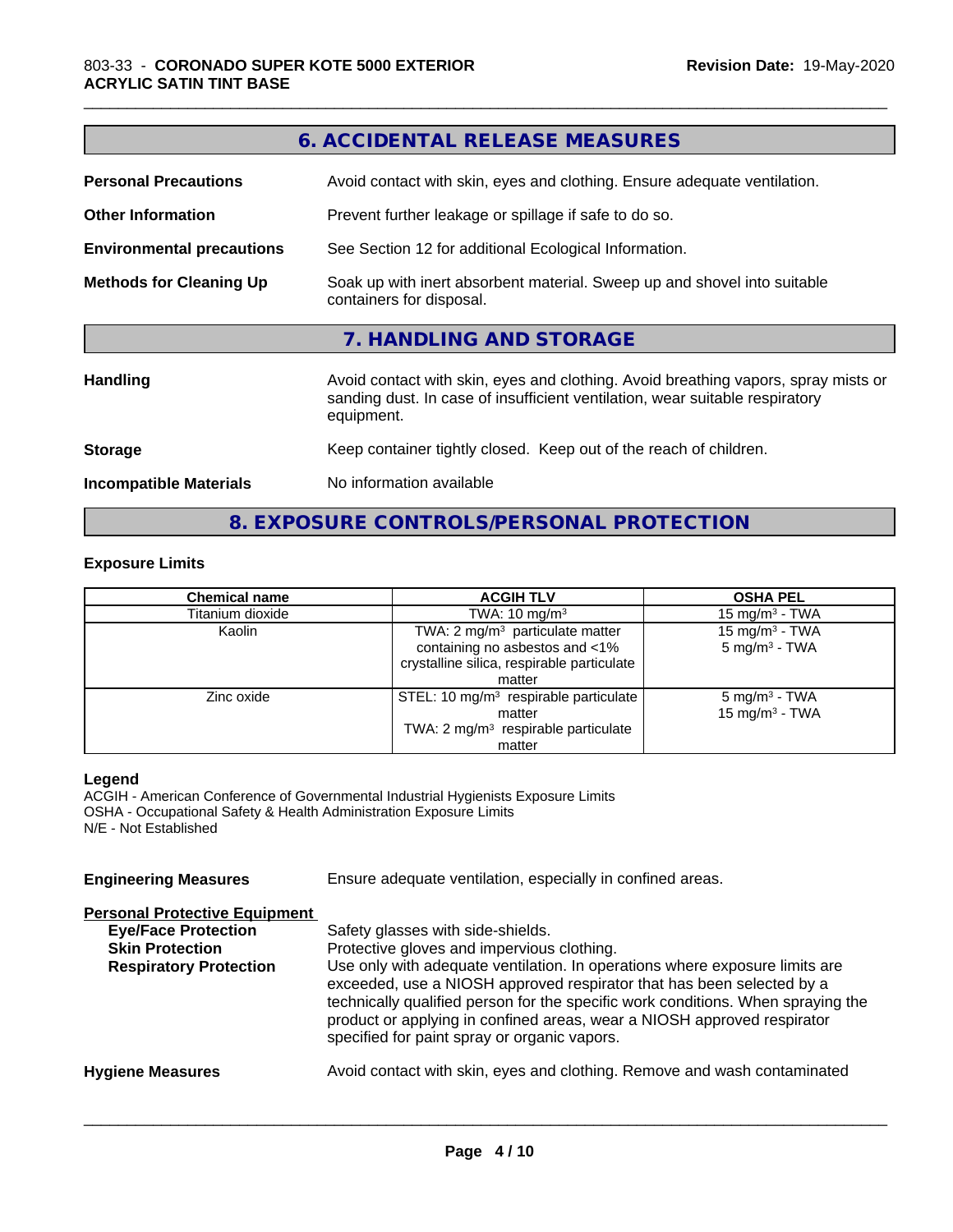clothing before re-use. Wash thoroughly after handling.

\_\_\_\_\_\_\_\_\_\_\_\_\_\_\_\_\_\_\_\_\_\_\_\_\_\_\_\_\_\_\_\_\_\_\_\_\_\_\_\_\_\_\_\_\_\_\_\_\_\_\_\_\_\_\_\_\_\_\_\_\_\_\_\_\_\_\_\_\_\_\_\_\_\_\_\_\_\_\_\_\_\_\_\_\_\_\_\_\_\_\_\_\_

#### **9. PHYSICAL AND CHEMICAL PROPERTIES**

**Appearance** liquid **Odor** little or no odor **Odor Threshold** No information available **Density (lbs/gal)** 10.4 - 10.5<br> **Specific Gravity** 1.24 - 1.26 **Specific Gravity pH pH**  $\blacksquare$ **Viscosity (cps)** No information available **Solubility(ies)** No information available **Water solubility**<br> **Evaporation Rate**<br> **Evaporation Rate**<br> **Evaporation Rate Vapor pressure**<br> **Vapor density**<br> **Vapor density**<br> **Vapor density**<br> **Vapor density Wt. % Solids Vol. % Solids** 25 - 35 **Wt. % Volatiles** 50 - 60 **Vol. % Volatiles VOC Regulatory Limit (g/L)** < 100 **Boiling Point (°F)** 212 **Boiling Point (°C)** 100 **Freezing point (°F)** 32 **Freezing Point (°C) Flash point (°F)**<br> **Flash Point (°C)**<br> **Flash Point (°C)**<br> **Compare Server All Alta Annual Mothematic Not applicable Flash Point (°C) Method**<br> **Flammability (solid. gas)**<br> **Example 2018** Not applicable **Flammability** (solid, gas) **Upper flammability limit:**<br> **Lower flammability limit:** Not applicable Not applicable **Lower flammability limit: Autoignition Temperature (°F)** No information available **Autoignition Temperature (°C)**<br> **Decomposition Temperature (°F)** No information available **Decomposition Temperature (°F) Decomposition Temperature (°C)** No information available<br> **Partition coefficient Partition available Partition coefficient** 

**Evaporation Rate** No information available **No information available**<br>**40 - 50** 

#### **10. STABILITY AND REACTIVITY**

| <b>Reactivity</b>                       | Not Applicable                           |
|-----------------------------------------|------------------------------------------|
| <b>Chemical Stability</b>               | Stable under normal conditions.          |
| <b>Conditions to avoid</b>              | Prevent from freezing.                   |
| <b>Incompatible Materials</b>           | No materials to be especially mentioned. |
| <b>Hazardous Decomposition Products</b> | None under normal use.                   |
| Possibility of hazardous reactions      | None under normal conditions of use.     |

#### **11. TOXICOLOGICAL INFORMATION**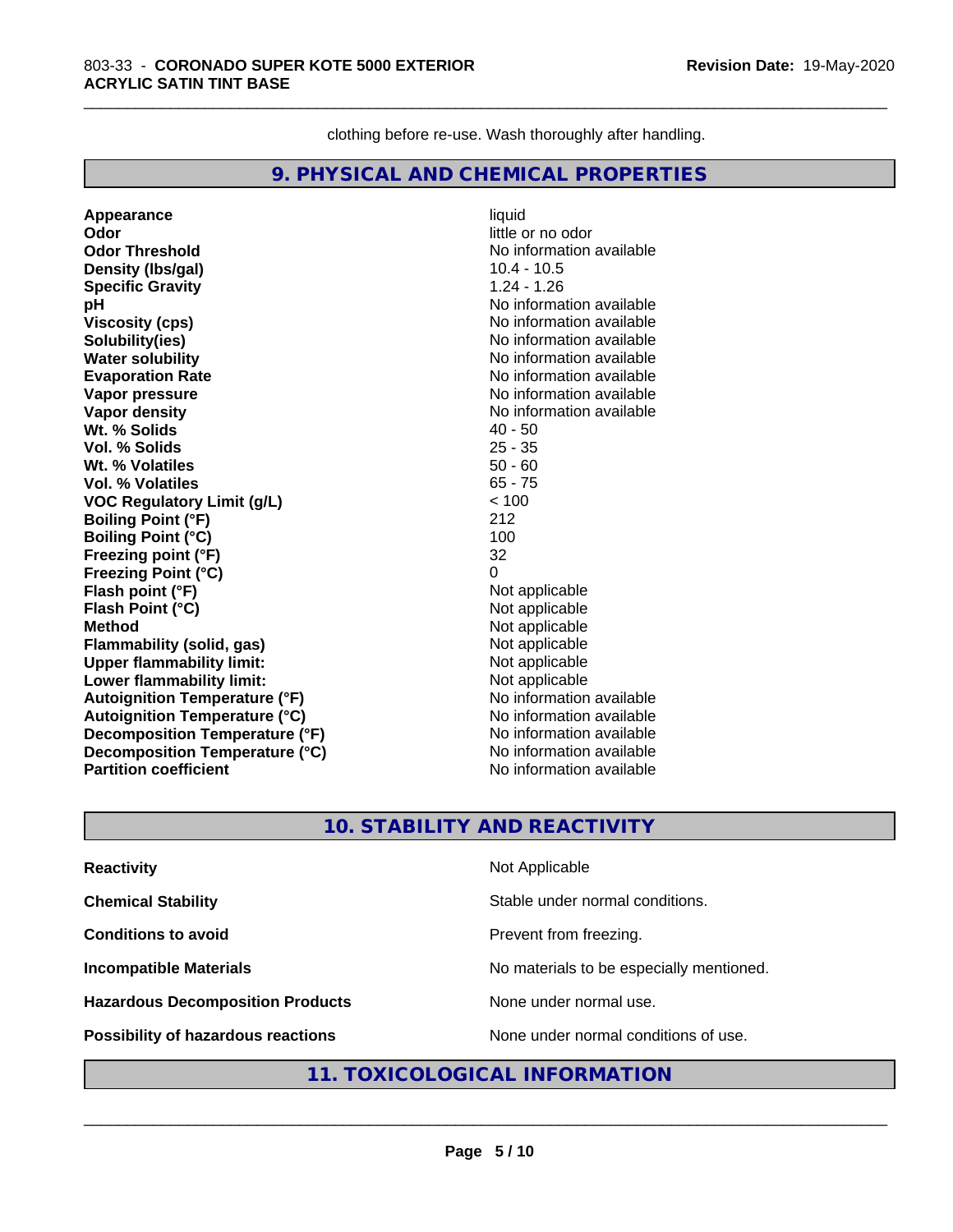| <b>Product Information</b>                                                                                                                                                                                                                                                                                                                         |                                                                                                                                                                                                                                                                                                                                                                                                                                                                                                                                                                                  |  |  |
|----------------------------------------------------------------------------------------------------------------------------------------------------------------------------------------------------------------------------------------------------------------------------------------------------------------------------------------------------|----------------------------------------------------------------------------------------------------------------------------------------------------------------------------------------------------------------------------------------------------------------------------------------------------------------------------------------------------------------------------------------------------------------------------------------------------------------------------------------------------------------------------------------------------------------------------------|--|--|
| Information on likely routes of exposure                                                                                                                                                                                                                                                                                                           |                                                                                                                                                                                                                                                                                                                                                                                                                                                                                                                                                                                  |  |  |
| <b>Principal Routes of Exposure</b>                                                                                                                                                                                                                                                                                                                | Eye contact, skin contact and inhalation.                                                                                                                                                                                                                                                                                                                                                                                                                                                                                                                                        |  |  |
| <b>Acute Toxicity</b>                                                                                                                                                                                                                                                                                                                              |                                                                                                                                                                                                                                                                                                                                                                                                                                                                                                                                                                                  |  |  |
| <b>Product Information</b>                                                                                                                                                                                                                                                                                                                         | No information available                                                                                                                                                                                                                                                                                                                                                                                                                                                                                                                                                         |  |  |
| Symptoms related to the physical, chemical and toxicological characteristics                                                                                                                                                                                                                                                                       |                                                                                                                                                                                                                                                                                                                                                                                                                                                                                                                                                                                  |  |  |
| <b>Symptoms</b>                                                                                                                                                                                                                                                                                                                                    | No information available                                                                                                                                                                                                                                                                                                                                                                                                                                                                                                                                                         |  |  |
| Delayed and immediate effects as well as chronic effects from short and long-term exposure                                                                                                                                                                                                                                                         |                                                                                                                                                                                                                                                                                                                                                                                                                                                                                                                                                                                  |  |  |
| Eye contact<br><b>Skin contact</b><br><b>Inhalation</b><br>Ingestion<br><b>Sensitization</b><br><b>Neurological Effects</b><br><b>Mutagenic Effects</b><br><b>Reproductive Effects</b><br><b>Developmental Effects</b><br><b>Target organ effects</b><br><b>STOT - single exposure</b><br><b>STOT - repeated exposure</b><br>Other adverse effects | May cause slight irritation.<br>Substance may cause slight skin irritation. Prolonged or repeated contact may dry<br>skin and cause irritation.<br>May cause irritation of respiratory tract.<br>Ingestion may cause gastrointestinal irritation, nausea, vomiting and diarrhea.<br>No information available<br>No information available.<br>Suspected of causing genetic defects.<br>May damage fertility or the unborn child.<br>No information available.<br>No information available.<br>No information available.<br>No information available.<br>No information available. |  |  |

#### **Numerical measures of toxicity**

#### **The following values are calculated based on chapter 3.1 of the GHS document**

| <b>ATEmix (oral)</b>   | 47582 mg/kg  |
|------------------------|--------------|
| <b>ATEmix (dermal)</b> | 725786 mg/kg |

#### **Component Information**

| Chemical name                                                                                 | Oral LD50             | Dermal LD50              | Inhalation LC50 |
|-----------------------------------------------------------------------------------------------|-----------------------|--------------------------|-----------------|
| Titanium dioxide<br>13463-67-7                                                                | $> 10000$ mg/kg (Rat) |                          | -               |
| Kaolin<br>1332-58-7                                                                           | $>$ 5000 mg/kg (Rat)  | $>$ 5000 mg/kg (Rat)     |                 |
| Zinc oxide<br>1314-13-2                                                                       | $>$ 5000 mg/kg (Rat)  |                          |                 |
| Propylene glycol<br>$57-55-6$                                                                 | $= 20$ g/kg (Rat)     | $= 20800$ mg/kg (Rabbit) |                 |
| Propanoic acid, 2-methyl-,<br>monoester with<br>2,2,4-trimethyl-1,3-pentanediol<br>25265-77-4 | $= 3200$ mg/kg (Rat)  | > 15200 mg/kg (Rat)      |                 |
| Sodium C14-C16 olefin sulfonate<br>68439-57-6                                                 | $= 2220$ mg/kg (Rat)  | > 740 mg/kg (Rabbit)     |                 |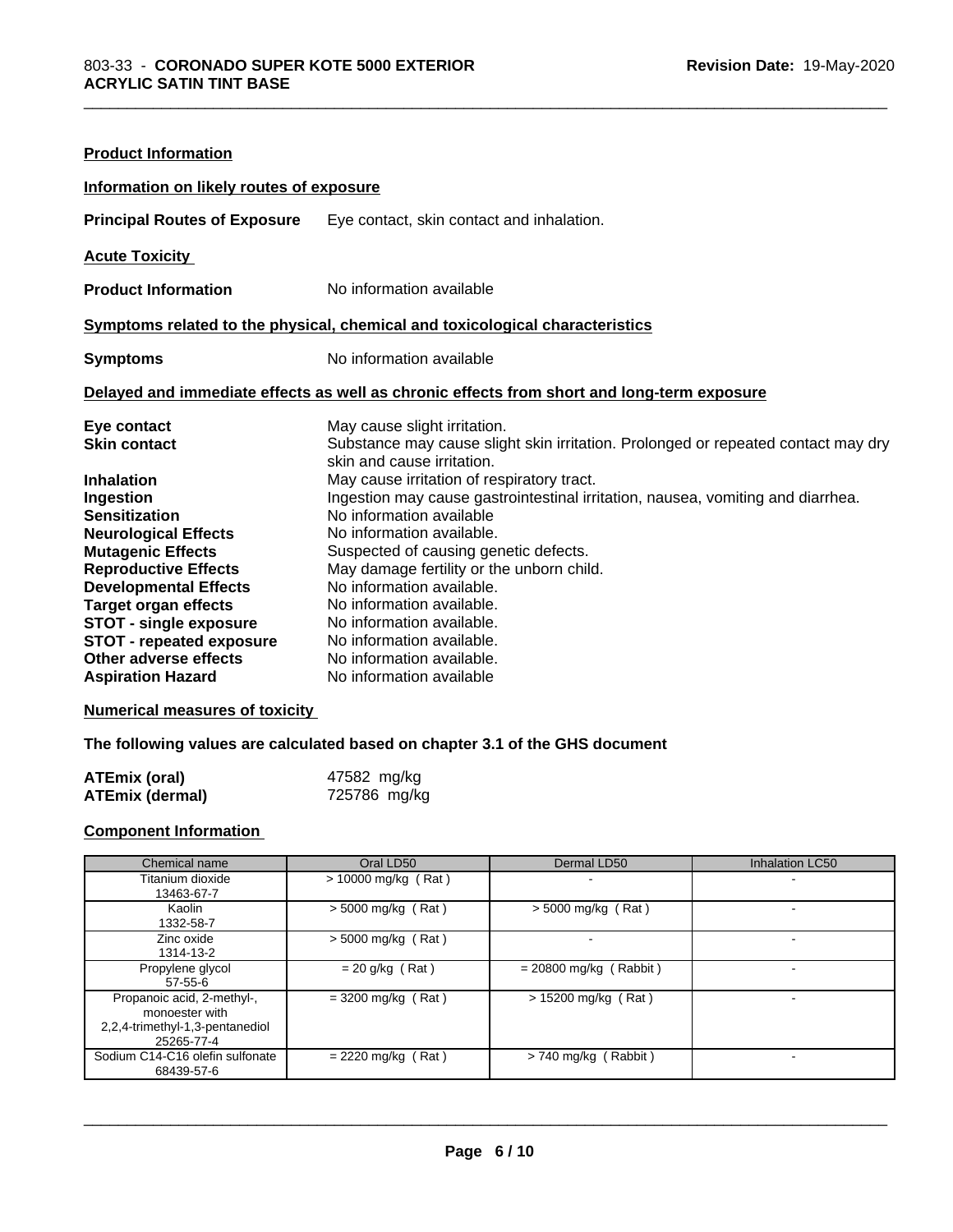| Carbamic acid.<br>1H-benzimidazol-2-yl-, methyl ester | > 5050 mg/kg (Rat)<br>$= 6400$ mg/kg (Rat) | > 10000 mg/kg ( Rabbit ) = 2 g/kg (<br>$Rat$ = 8500 mg/kg (Rabbit) |  |
|-------------------------------------------------------|--------------------------------------------|--------------------------------------------------------------------|--|
| 10605-21-7                                            |                                            |                                                                    |  |

#### **Chronic Toxicity**

#### **Carcinogenicity**

*The information below indicateswhether each agency has listed any ingredient as a carcinogen:.*

| <b>Chemical</b><br>name             | <b>IARC</b>                    | <b>NTP</b> | ດເ⊔∧<br>שרט |
|-------------------------------------|--------------------------------|------------|-------------|
|                                     | . .<br>2B<br>Human<br>Possible |            | ∟isted      |
| $-1$<br>. dioxide<br><b>itanium</b> | Carcinogen                     |            |             |

• Although IARC has classified titanium dioxide as possibly carcinogenic to humans (2B), their summary concludes: "No significant exposure to titanium dioxide is thought to occur during the use of products in which titanium dioxide is bound to other materials, such as paint."

#### **Legend**

IARC - International Agency for Research on Cancer NTP - National Toxicity Program OSHA - Occupational Safety & Health Administration

**12. ECOLOGICAL INFORMATION**

#### **Ecotoxicity Effects**

The environmental impact of this product has not been fully investigated.

#### **Product Information**

#### **Acute Toxicity to Fish**

No information available

#### **Acute Toxicity to Aquatic Invertebrates**

No information available

#### **Acute Toxicity to Aquatic Plants**

No information available

#### **Persistence / Degradability**

No information available.

#### **Bioaccumulation**

There is no data for this product.

#### **Mobility in Environmental Media**

No information available.

#### **Ozone**

No information available

#### **Component Information**

#### **Acute Toxicity to Fish**

Titanium dioxide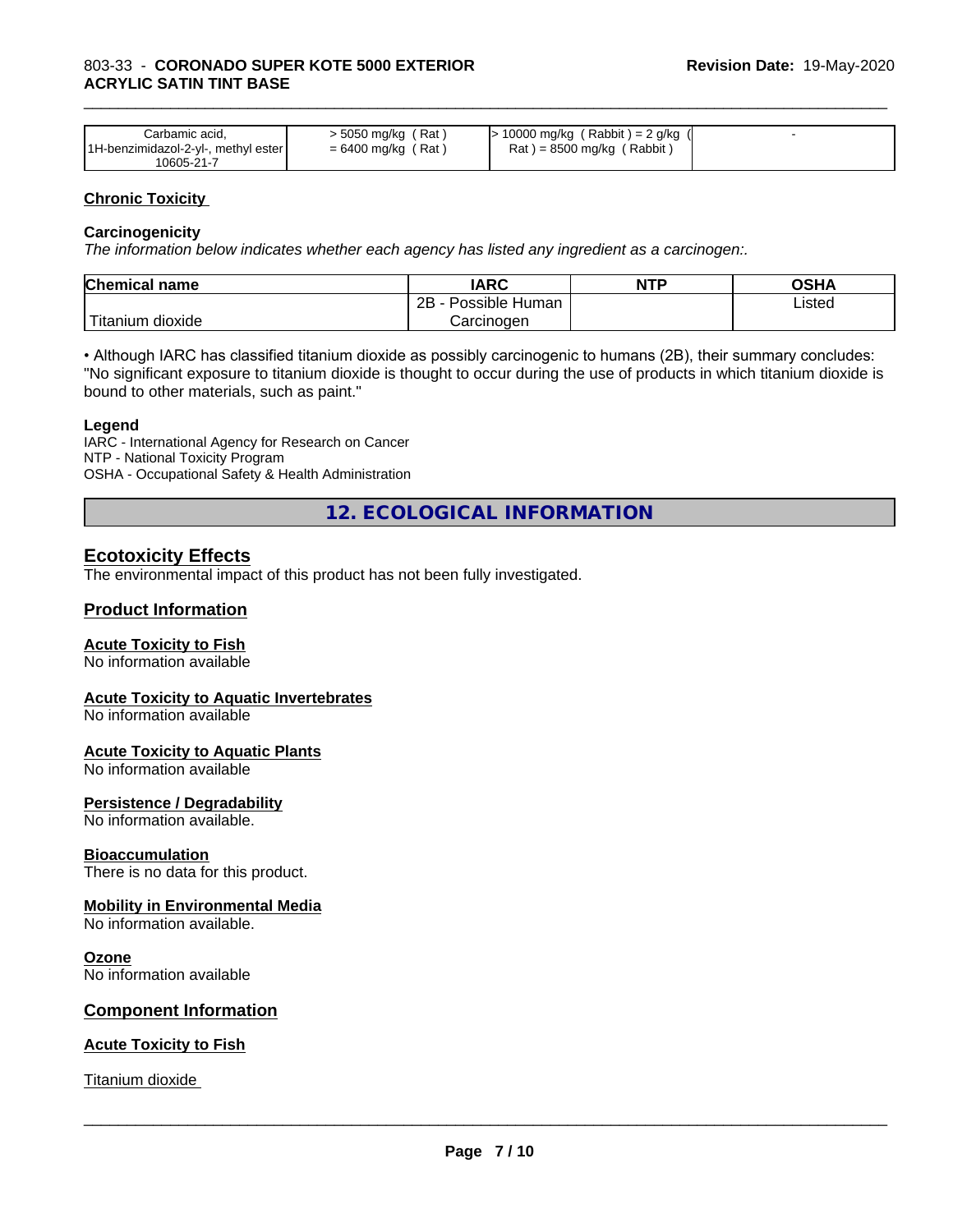#### 803-33 - **CORONADO SUPER KOTE 5000 EXTERIOR ACRYLIC SATIN TINT BASE**

 $LC50:$  > 1000 mg/L (Fathead Minnow - 96 hr.) Propylene glycol LC50: 710 mg/L (Fathead Minnow - 96 hr.) Carbamic acid, 1H-benzimidazol-2-yl-, methyl ester LC50: 1.5 mg/L (Rainbow Trout - 96 hr.)

#### **Acute Toxicity to Aquatic Invertebrates**

#### Propylene glycol EC50: > 10000 mg/L (Daphnia magna - 24 hr.) Carbamic acid, 1H-benzimidazol-2-yl-, methyl ester LC50: 0.22 mg/L (water flea - 48 hr.)

#### **Acute Toxicity to Aquatic Plants**

No information available

|                                  | 13. DISPOSAL CONSIDERATIONS                                                                                                                                                                                               |
|----------------------------------|---------------------------------------------------------------------------------------------------------------------------------------------------------------------------------------------------------------------------|
| <b>Waste Disposal Method</b>     | Dispose of in accordance with federal, state, and local regulations. Local<br>requirements may vary, consult your sanitation department or state-designated<br>environmental protection agency for more disposal options. |
|                                  | 14. TRANSPORT INFORMATION                                                                                                                                                                                                 |
| <b>DOT</b>                       | Not regulated                                                                                                                                                                                                             |
| <b>ICAO/IATA</b>                 | Not regulated                                                                                                                                                                                                             |
| <b>IMDG / IMO</b>                | Not regulated                                                                                                                                                                                                             |
|                                  | <b>15. REGULATORY INFORMATION</b>                                                                                                                                                                                         |
| <b>International Inventories</b> |                                                                                                                                                                                                                           |
|                                  |                                                                                                                                                                                                                           |

\_\_\_\_\_\_\_\_\_\_\_\_\_\_\_\_\_\_\_\_\_\_\_\_\_\_\_\_\_\_\_\_\_\_\_\_\_\_\_\_\_\_\_\_\_\_\_\_\_\_\_\_\_\_\_\_\_\_\_\_\_\_\_\_\_\_\_\_\_\_\_\_\_\_\_\_\_\_\_\_\_\_\_\_\_\_\_\_\_\_\_\_\_

| <b>TSCA: United States</b> | Yes - All components are listed or exempt. |
|----------------------------|--------------------------------------------|
| DSL: Canada                | Yes - All components are listed or exempt. |

#### **Federal Regulations**

#### **SARA 311/312 hazardous categorization**

| Acute health hazard               | N٥  |
|-----------------------------------|-----|
| Chronic Health Hazard             | Yes |
| Fire hazard                       | Nο  |
| Sudden release of pressure hazard | Nο  |
| Reactive Hazard                   | N٥  |

#### **SARA 313**

Section 313 of Title III of the Superfund Amendments and Reauthorization Act of 1986 (SARA). This product contains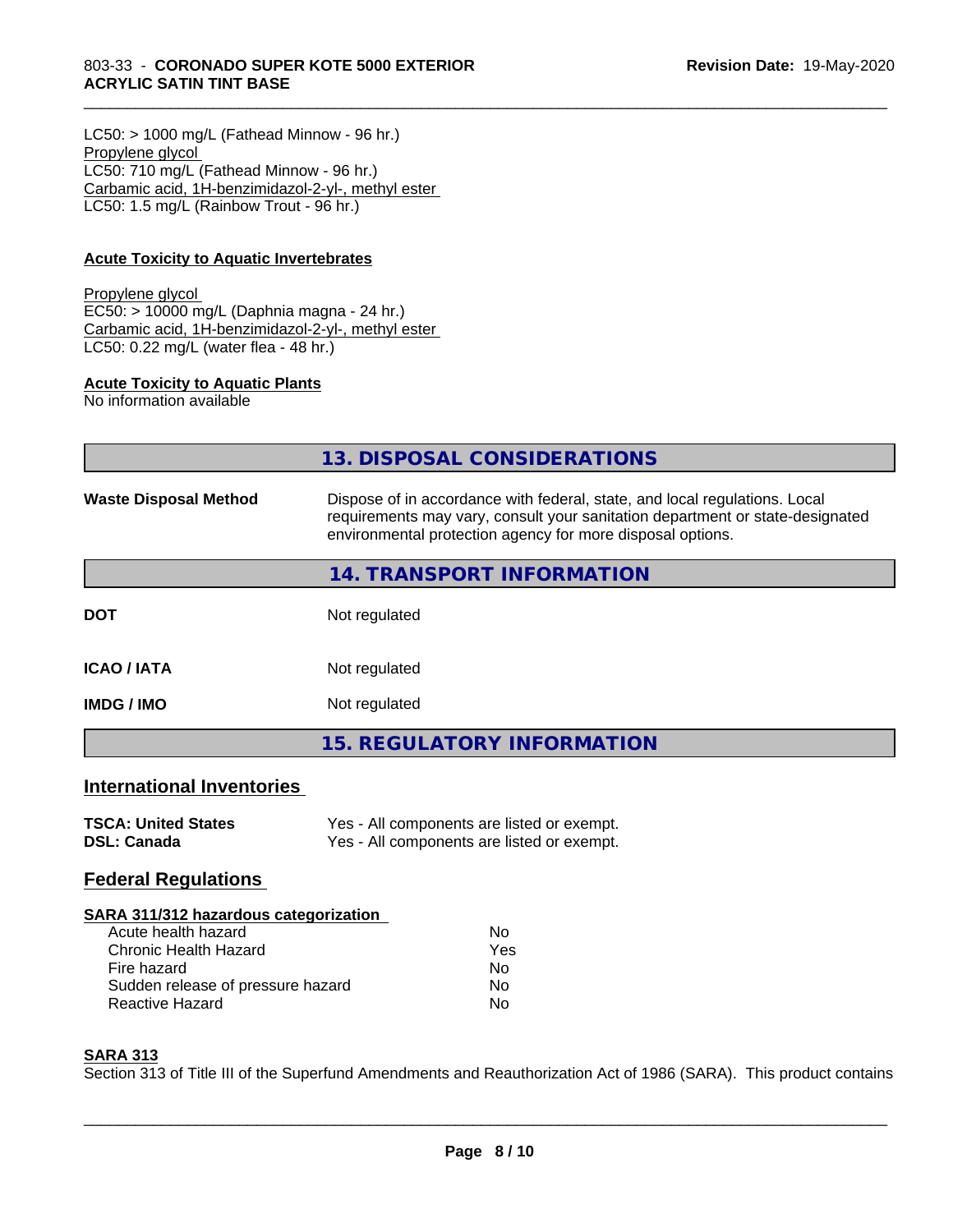a chemical or chemicals which are subject to the reporting requirements of the Act and Title 40 of the Code of Federal Regulations, Part 372:

| <b>Chemical name</b> | CAS No.   | Weight-%                 | <b>CERCLA/SARA 313</b><br>(de minimis concentration) |
|----------------------|-----------|--------------------------|------------------------------------------------------|
| Zinc oxide           | 1314-13-2 | $\overline{\phantom{0}}$ |                                                      |

\_\_\_\_\_\_\_\_\_\_\_\_\_\_\_\_\_\_\_\_\_\_\_\_\_\_\_\_\_\_\_\_\_\_\_\_\_\_\_\_\_\_\_\_\_\_\_\_\_\_\_\_\_\_\_\_\_\_\_\_\_\_\_\_\_\_\_\_\_\_\_\_\_\_\_\_\_\_\_\_\_\_\_\_\_\_\_\_\_\_\_\_\_

#### **Clean Air Act,Section 112 Hazardous Air Pollutants (HAPs) (see 40 CFR 61)**

This product contains the following HAPs:

*None*

#### **US State Regulations**

#### **California Proposition 65**

**AVIMARNING:** Cancer and Reproductive Harm– www.P65warnings.ca.gov

#### **State Right-to-Know**

| <b>Chemical name</b>                  | <b>Massachusetts</b> | <b>New Jersey</b> | Pennsylvania |
|---------------------------------------|----------------------|-------------------|--------------|
| Titanium dioxide                      |                      |                   |              |
| Kaolin                                |                      |                   |              |
| Zinc oxide                            |                      |                   |              |
| Carbamic acid, 1H-benzimidazol-2-yl-, |                      |                   |              |
| methyl ester                          |                      |                   |              |

#### **Legend**

X - Listed

#### **16. OTHER INFORMATION**

**HMIS** - **Health:** 2\* **Flammability:** 0 **Reactivity:** 0 **PPE:** -

 $\overline{\phantom{a}}$  ,  $\overline{\phantom{a}}$  ,  $\overline{\phantom{a}}$  ,  $\overline{\phantom{a}}$  ,  $\overline{\phantom{a}}$  ,  $\overline{\phantom{a}}$  ,  $\overline{\phantom{a}}$  ,  $\overline{\phantom{a}}$  ,  $\overline{\phantom{a}}$  ,  $\overline{\phantom{a}}$  ,  $\overline{\phantom{a}}$  ,  $\overline{\phantom{a}}$  ,  $\overline{\phantom{a}}$  ,  $\overline{\phantom{a}}$  ,  $\overline{\phantom{a}}$  ,  $\overline{\phantom{a}}$ 

#### **HMIS Legend**

- 0 Minimal Hazard
- 1 Slight Hazard
- 2 Moderate Hazard
- 3 Serious Hazard
- 4 Severe Hazard
- \* Chronic Hazard
- X Consult your supervisor or S.O.P. for "Special" handling instructions.

*Note: The PPE rating has intentionally been left blank. Choose appropriate PPE that will protect employees from the hazards the material will present under the actual normal conditions of use.*

*Caution: HMISÒ ratings are based on a 0-4 rating scale, with 0 representing minimal hazards or risks, and 4 representing significant hazards or risks. Although HMISÒ ratings are not required on MSDSs under 29 CFR 1910.1200, the preparer, has chosen to provide them. HMISÒ ratings are to be used only in conjunction with a fully implemented HMISÒ program by workers who have received appropriate HMISÒ training. HMISÒ is a registered trade and service mark of the NPCA. HMISÒ materials may be purchased exclusively from J. J. Keller (800) 327-6868.*